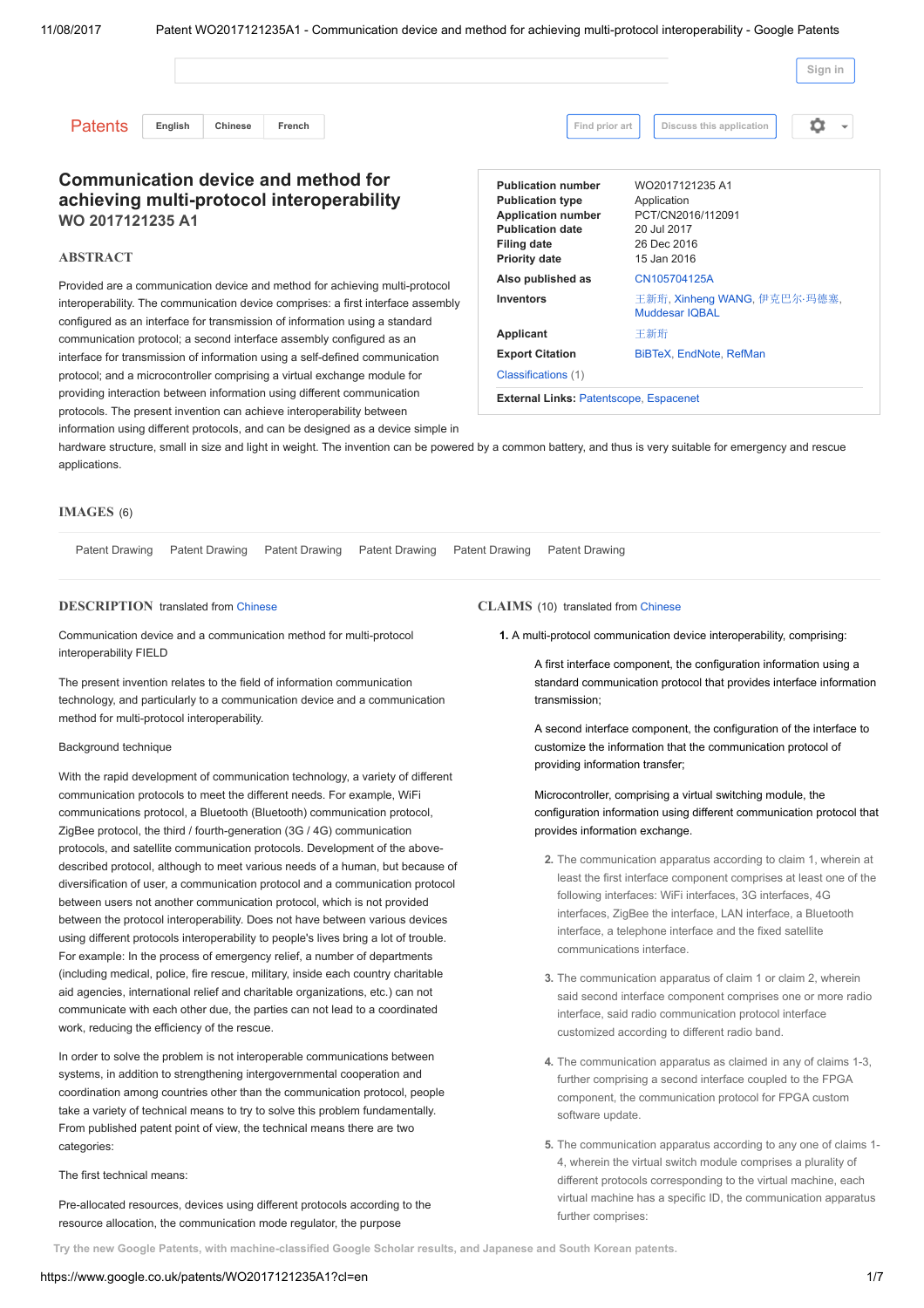example, U.S. Patent (Patent No. US 8280364 B1), which is incorporated herein by reference. And such methods similar to U.S. Patent Document (entitled: Communication Assets Survey and Mapping Tool (communication resource monitoring and mapping tools) Publication No. US 20140310400 A1), which is incorporated herein by reference. However, the disadvantage of such solutions exist: on the one hand, the device must be reserved in advance and Coordination resources to communicate with the central controller. This new device, if there is no reserved resources can not be added to the system. On the other hand, all the communications equipment only classified in the same class of device can communicate with each other, but different types of communications equipment are still unable to communicate, this does not solve operational problems fundamentally from each other.

### The second category of technical means:

Still further technical means than the second type of the first type techniques. The second category of prior art methods are not required to do any communication device. It is a third type communicate with each other through their corresponding devices and interface modules. A new network is formed between the third class of devices, the new data network interaction, indirectly satisfies interoperability problems. Wherein the type of equipment to achieve the third network, there are two methods. The first method is further formed a band shared by a new network. For example: U.S. Patent (Patent No: US7508840 B2), which is incorporated herein by reference. The second method, for example: U.S. Patent (Patent No: US6185205 B1), which is incorporated herein by reference. The second method is to change the data format, the data collected from different protocols in accordance with a further new protocol reformatted to satisfy compatibility between the data. However, although the above-described second method satisfies interoperability between different protocols through a unified data format, but the system is more complex, the need for a third category of protocols to satisfy the interoperability indirectly, and the volume of equipment used large, power consumption and more, not easy to carry, the applicability of poor, can not meet the application of emergency rescue and other occasions.

### **SUMMARY**

To solve the above problems of the prior art at least partially, the embodiment of the present invention provides a multi-protocol interoperability communication device, comprising:

A first interface component, the configuration information using a standard communication protocol that provides interface information transmission;

A second interface component, the configuration of the interface to customize the information that the communication protocol of providing information transfer;

Microcontroller, comprising a virtual switching module, configured to use the information to different communication protocols to exchange information.

Embodiments of the invention also provides a communication method for multiprotocol interoperability, comprising:

Employing standard communication protocol interface to provide information transfer;

Using an interface to customize the information provided to the communication protocol of information transfer;

Virtual router, configured to provide a virtual transmission path between the information exchange, such information using different communication protocols having different virtual ID corresponding to each of said transmission path to interact with the virtual router in accordance with the determination.

6. The communication device claimed in any one of claims wherein said communication device further comprises:

Multi-band antennas, and

A transceiver for receiving or transmitting, respectively, a plurality of bands connected to said multi-band radio antenna and FPGA.

## 7. A multi-protocol communication method interoperable, comprising:

Employing standard communication protocol interface to provide information transfer;

Using an interface to customize the information provided to the communication protocol of information transfer;

# Based on the virtual exchange of information using different communication protocols to interact.

8. Wherein at least one of the standard communications protocol in a communication protocol selected communication method according to claim 7:

> WiFi communications protocol, 3G communications protocols, 4G communication protocol, ZigBee protocol, LAN protocol, Bluetooth communication protocol, a fixed telephone communication protocol, and satellite communication protocols.

- 9. The communication method according to claim 7 or claim 8, wherein said custom communication protocol customized to different radio band, and the FPGA custom communication protocol software update.
- 10. The communication method as claimed in any one of claims 7- 9, wherein, the information will be used based on different communication protocols to interact with the virtual exchange comprises:

Construction of the plurality of virtual devices corresponding to different protocols, and is given to each of the specific virtual ID, and

Construction of a virtual ID used to provide different virtual router between the transmission path information exchange, such information using different communication protocols corresponding to different virtual machine ID interacts transmission path according to the determined virtual router.

Based on the virtual exchange of information using different communication protocols to interact.

The present embodiment provides a region corresponding to the base station, the communication device can make all the different protocols (including wired and wireless devices) by interaction of the base station information (which may include data, voice and video). Accordingly, the present embodiment can meet the different information protocol interoperability, and simple hardware structure. Further, because the virtual technique is implemented on a microcontroller, which can be designed to a small size, light weight, low power consumption, and may simply rely on conventional battery-powered device can be easy carried by individuals, particularly for emergency and rescue occasions.

## BRIEF DESCRIPTION

Try the new Google Patents, with [machine-classified](https://patents.google.com/) Google Scholar results, and Japanese and South Korean patents,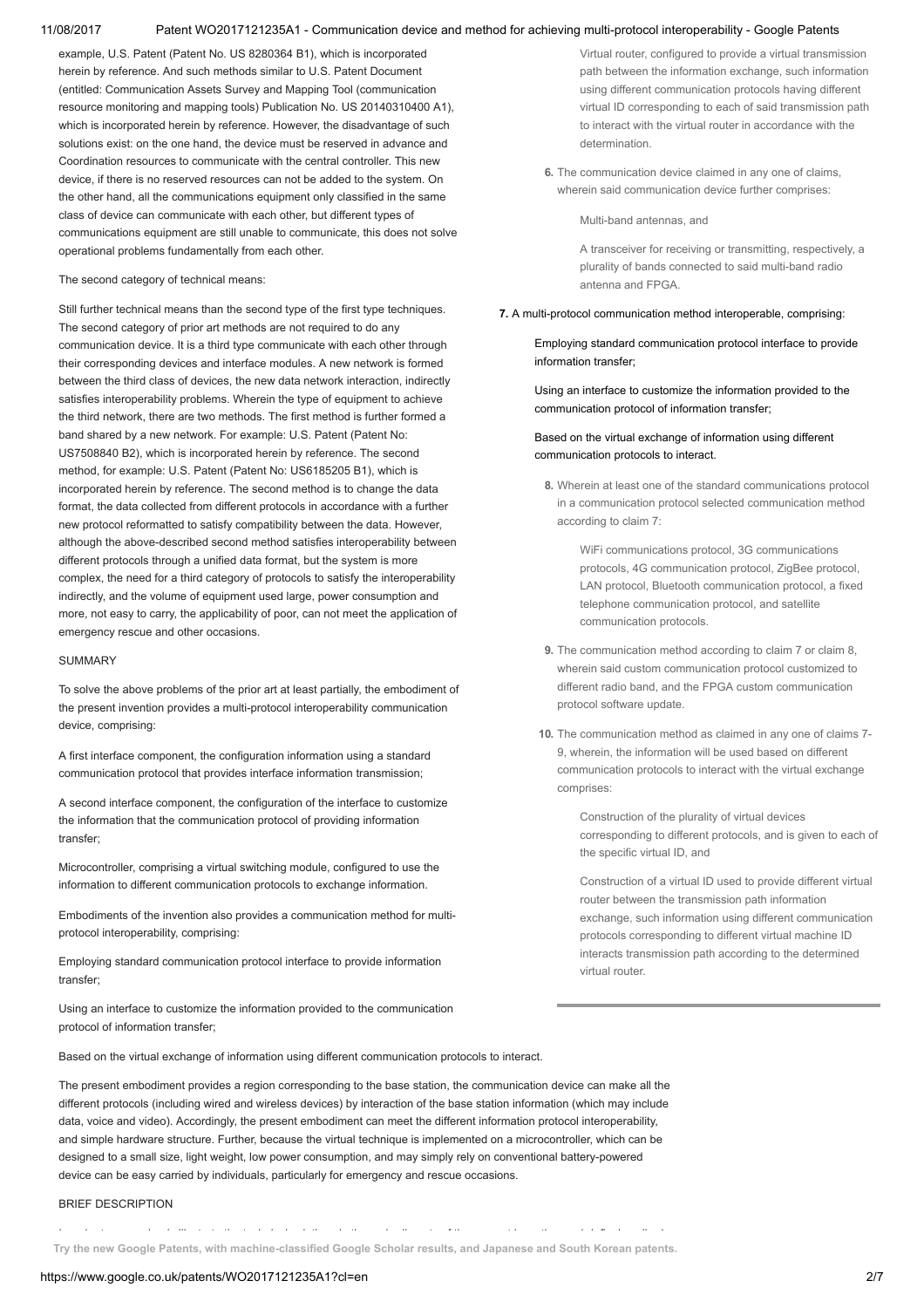description of the accompanying drawings show some embodiments of the present invention, those of ordinary skill in the art changes may be made that the drawings and detailed description of the program or at some of the features of the inventive concept.

Multi-functional communication device protocol module configuration of FIG. 1 one embodiment of the present invention, a schematic view of interoperability;

FIG 2 is a schematic framework of a virtual system in FIG 1 constructs a plurality of virtual microcontroller composed of;

Multi-functional communication device configuration protocol module of the present invention FIG 3 is another embodiment of a schematic interoperable;

FIG 4 is a schematic embodiment of a multi-protocol process communication method of embodiment of the present invention is interoperable;

FIG 5 is a schematic flow chart of neutron  $4<sup>1</sup>$ 

FIG 6 is an example of a communication method of a multi-protocol interoperability embodiment of the present invention.

### detailed description

Order that the invention object, technical solutions, and advantages of the embodiments more clearly below in conjunction with the present invention in the accompanying drawings, technical solutions in the embodiments will be apparent to the present invention, completely described, obviously, the described embodiments some embodiments of the present invention rather than all embodiments. Based on the embodiments of the present invention, those of ordinary skill in the art to make all other embodiments without creative work obtained by, it falls within the scope of the present invention. Further, herein, no detailed description of some conventional well-known structures or implementation details, in order to avoid substantial aspect of the present invention obscure.

Functional structural diagram of multi-protocol communication device module of FIG. 1 one embodiment of the present invention is interoperable.

As shown in FIG 1: multi-protocol interoperability communication device may include: a first interface component 100, the second interface component 200 and a microcontroller 300. among them:

The first interface component 100 can provide an interface for the transmission of information using standard communication protocols.

In the present embodiment, the first interface component 100 supports conventional standard communication protocols. Existing standard communication protocol, for example, the communication protocol may be a WiFi, 3G communications protocols, 4G communication protocol, ZigBee protocol, LAN protocol, Bluetooth communication protocol, a fixed telephone communication protocol, and satellite communication protocols. In practical applications, especially in emergency rescue process, this embodiment can provide convenience for the many departments in several countries. These sectors involved in the rescue can use their own standard communication protocols. Applied to different standards for communication protocols, the first interface component 100 may include one or more of the following interfaces: WiFi interfaces, 3G interfaces, 4G interfaces (which may be later developed 5G Interface), ZigBee the interface, LAN interface (FIG. not labeled), a Bluetooth interface, an interface unlabelled fixed telephone (in the drawing) and a satellite communication interface (not labeled in the drawing) and the like. Incidentally, the figure does not list all the interfaces, those skilled in the art will appreciate, the first interface component 100 may further expand more interfaces, the present application is expansion of the number of interfaces is not limited; and, expand the interface may also include not mentioned above as well as other types of interfaces developed in the future, this application is not limited in this regard. It said interface can be employed for the communication protocol existing international standards corresponding support. These interface modules are independent, when using the appropriate communications protocol, do not interfere with each other. The prior art method is based on the configuration information transmission channel of a particular protocol, are not repeated here. Thus, the present embodiment is provided by way of a plurality of different standard protocols and the interface to match, so that the device and other communication devices can freely communicate enhance the usefulness of the product.

A second interface component 200 may be a non-standardized information from the communication protocol provides an interface defined by information transmitted is employed.

For some non-standardized protocols included in the communication system, to meet future or new communication protocols, the present embodiment is also provided based on software radio (Software Defined Radio: SDR) technology, the second interface component 200. A second interface component 200 may include one or more radio interfaces (SDR interfaces, for example: SDR-1 interface and the interface SDR-N, where, N is a natural number). The SDR radio interface interfaces may be based on different radio bands (e.g., a low frequency band) for a custom communication protocol. Thus, the present embodiment according to different radio band custom communications protocol, such that a simple protocol procedures, specifications, easy to expand, and reliability.

The microcontroller 300 includes a virtual switch module, to provide interactive information using different communication protocols. Wherein the microcontroller includes a controller 300 must be virtualization technology. The microcontroller may be based on the virtualization technology virtualization virtual functional components of the system.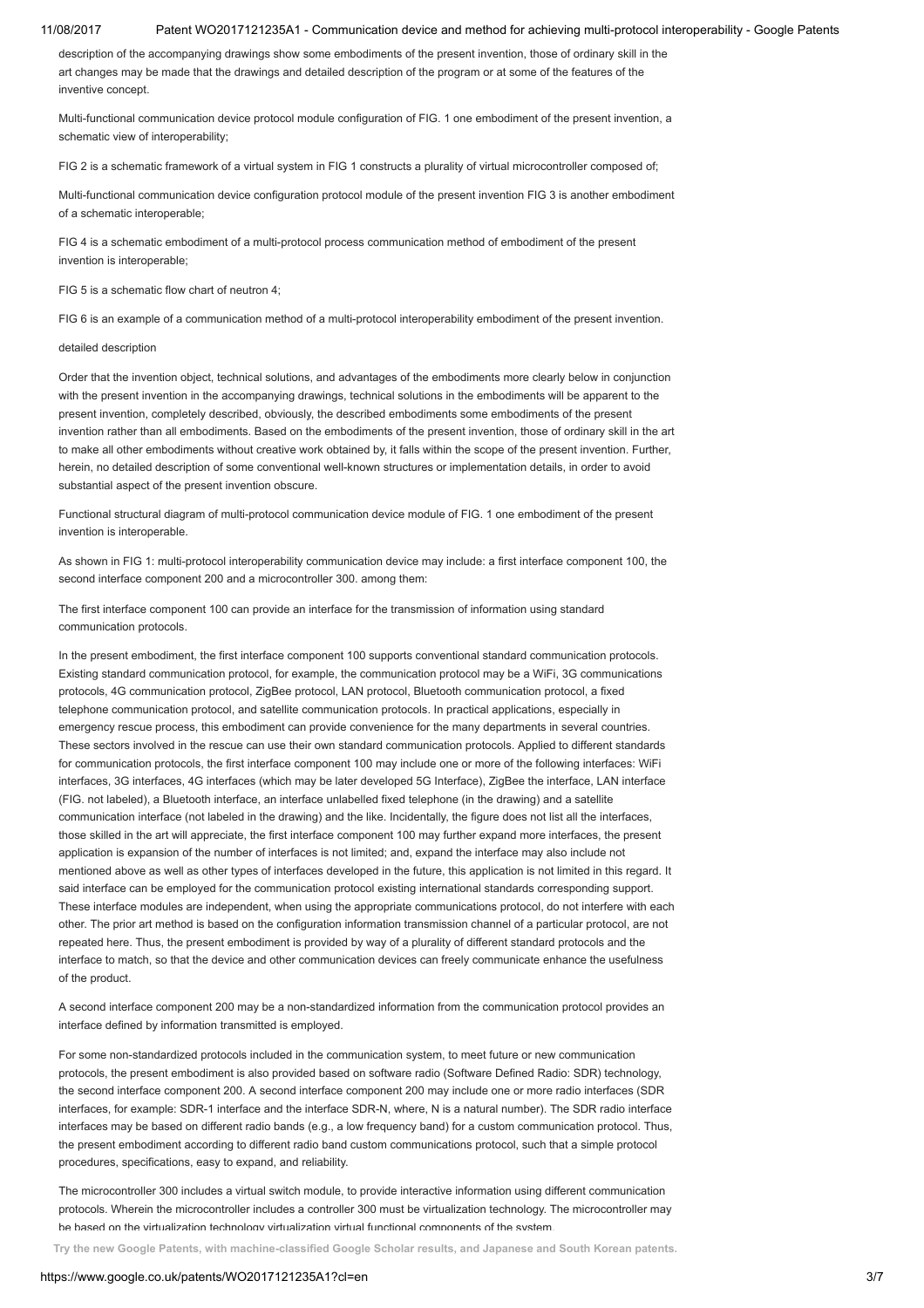FIG 2 is a schematic framework of a virtual system in FIG 1 the microcontroller constructs composed of a plurality of virtual. As shown in FIG 2, the virtual system includes an application layer service, the operating system, management, and the hardware layer. Wherein: the service application layer includes seven service application (the APP) (service application service using 1- 7). Operating system layer includes the operating system corresponding to the seven respective service application (the OS) (OS Operating System 1- 7). Incidentally, the above-described operating system may be the same type of operating system, or may be of different types, or some of which are the same type of operating system, the present application is not limited in this respect. Management includes a hypervisor (secure hypervisor). The hardware layer includes a central processor (e.g., MIPS M-class CPU). Layers to achieve the above microcontroller 300 is based.

In the present embodiment, the microcontroller 300 may be used for the model from Imagination Technologies MIPS M5150 microcontroller. The company's MIPS M series microcontrollers is the first virtual technology in the world. M Series supports Hardware Virtualization, so far can support multiple (eg 7) virtual operating system.

With continued reference to FIGS. 1 and 2, in the present embodiment, the dummy switch module may include a plurality of different protocols corresponding to a virtual machine (e.g. virtual machine may be a WiFi, 3G / 4G virtualizer, later developed 5G virtualizer , ZigBee virtualizer, LAN virtual, Bluetooth virtual machine, the virtual fixed-line and satellite communications virtual machine, etc.). Each virtual machine has a specific ID (the ID number of the virtual identifier for the virtual machine, each ID number is not the same). In the specific communication connection therewith each interface is connected to a virtual adapter. For example: WiFi interface WiFi virtual connection, 3G / 4G interfaces with the 3G / 4G virtualizer connected ZigBee interface ZigBee virtualizer connected LAN interface and the virtual LAN is connected, a Bluetooth interface with Bluetooth virtual machine is connected, fixed telephone interface (not labeled in the drawing) is connected to the fixed telephone virtualizer (not labeled in the drawing), a satellite communication interface (not labeled in the drawing) satellite communication virtualizer (not labeled in the drawing) is connected.

In the present embodiment, the communication device further comprises a virtual router. Virtual router for providing a virtual transmission path between the information exchange, such information using different communication protocols having different virtual ID corresponding to each of the interacting virtual router in accordance with the determined transmission path.

In the virtual system microcontroller supports according to the present embodiment, each virtual system and a communication protocol interfaces are connected, the purpose of a complete system supports multiple communication protocols. Inside each virtual information exchange may be achieved by sophisticated virtual exchange (Virtual Switch) technology. Open source software such as Open vSwitch can achieve the purpose of data exchange. The exchange of data may also be achieved through the development of new routing protocol.

In the present embodiment, the virtual management program layer router can be employed (Secure Hypervisor) in the data exchange technology. Hypervisor can coordinate hardware resources (e.g., a microcontroller) to the virtual access protection between devices, and various virtual machines. When hardware resources starts, it loads all VM guest operating system, while the virtual machine is allocated memory, disk and network as the.

In addition, virtualization is a routine technique. Virtual technology is mainly used for running multiple systems under a single hardware platform. The technology implemented on a conventional computer. Such as a computer with Windows systems implemented in Linux simulation environment is a kind of virtual technology. For another example a large number of virtual cloud computing technology. The computer may be implemented generally a strong function of calculation, but does not have a strong communication capabilities. Further, the computer bulky, inconvenient to connect the call to the like where small, demand for flexible communication devices (e.g. smart phones) a. Therefore, at present people have not use virtual technology to solve technical solutions to communicate in a conventional computer. Embodiment of the present embodiment implemented by a microprocessor using the virtualization server 300 instead of the large, not only satisfies interoperability between different protocols, and may be designed to a small volume, simple hardware structure, light weight, low power consumption, may only rely on normal the battery-powered devices that support (such as smart phones), easy to carry personal, especially for emergency, rescue and other occasions.

A schematic functional configuration of a communication device for a multi-protocol module Figure 3 is another embodiment of the invention. 3, the embodiment according to the present embodiment based on the embodiment of FIG. 1 on the increase of multi-band antenna 400, a radio transceiver 500 and FPGA (Field Programmable Gate Array: Field Programmable Gate Array) 600. Wherein the multi-band antenna 400 may be connected to a radio transceiver 500, FPGA 600 may be connected to the radio transceiver 500 and the second interface component 200.

In the present embodiment, software updates 600 may be a custom communications protocol FPGA. Transceiver 500 may receive or transmit radio signals in multiple bands.

In the present embodiment, the software radio technology may be implemented using sophisticated techniques. One common technique is a FPGA. FPGA allows developers to quickly carry out the functions of the design, development software, and download the software to run the FPGA, and enables repeatedly revised and download. In Xilinx FPGA module, for example, by a CPLD (Complex Programmable Logic Device: Complex Programmable Logic Device) XC95288X may be implemented locally or remotely updating software. FPGA implementations of the SDR to very mature technology, for example, U.S. Patent Application (Software Defined Radio (radio software), Publication Number: US20040242261A1) discloses an example of SDR implemented by FPGA, the entirety of which is incorporated herein by reference. Specific client may be some common software modules stored in the database (may be within a cloud server).

Try the new Google Patents, with machine-classified Google Scholar results, and Japanese and South Korean [patents.](https://patents.google.com/)

### https://www.google.co.uk/patents/WO2017121235A1?cl=en 4/7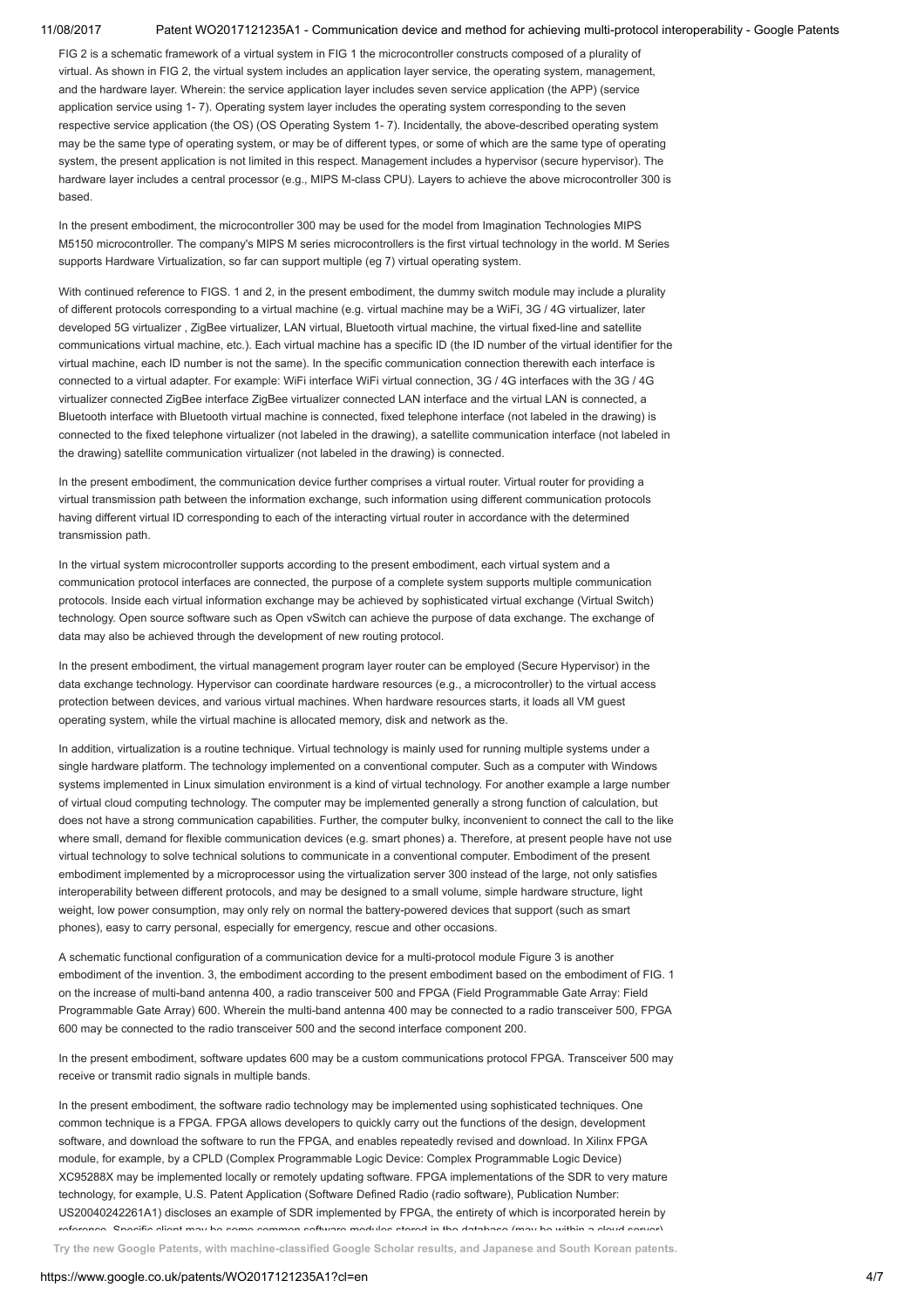Application No. 201310452351.1 disclosed in Patent Document e.g., which is incorporated herein by reference. Thus, the present embodiment by way of communications products FPGA custom communication protocol for software updates, can facilitate the successful design powerful, low power consumption, simple operation, small volume.

In the present embodiment, by providing a plurality of interface modules, including various wireless interface modules, respectively, for example, WiFi protocol, 3G / 4G 5G protocol and future protocols, satellite communications protocol, a Bluetooth protocol, ZigBee protocol, landline protocol , wired local area network (LAN) protocol interface module. Meanwhile, in order to meet the needs of future development, integration of new communication protocols, the device has a long-term, sustainable purpose applications, the system also built more SDR modules, through monitoring and analysis of new wireless signal protocol, download the relevant protocol module, generating interface module compatible with the new protocol. This ongoing integration of new communication protocols.

The detection signal may be achieved by one of three techniques or in various combinations: (1) Energy (Energy); (2) matched filter (Matched Filter); (3) cyclostationary signal characteristic (Cyclostationary Feature). Corresponding to the embodiment examples with reference CA2746269 C, US8571119 B2 and the like in Patent Document US7327777 B2, which is hereby incorporated herein incorporated by reference. By detecting the signal, most of the known types can be distinguished signal, the system by calling the relevant signaling protocol, a communication protocol is completed and the new object signal. If you can not distinguish the new signal, the signal modulation techniques to distinguish the next transmission. Resolved modulation techniques fall into two categories: (1) based on the likelihood (Likelihood-based); (2) wherein (Feature-Based) based. The manner known in the art may be employed, for example, refer to U.S. Patent Document US8750425B1, which is hereby incorporated herein incorporated by reference. After distinguish modulation, the modulation technique based on software module can be called from the system itself, can be downloaded from a neighboring node or the database in the background, reference may download method disclosed in Patent Document No. CA201310452351.1, which is hereby incorporated herein by reference Reference.

Protocol communication between different modules may be implemented in a virtual network technology. Hypervisor example, using the standard Virtual Switch layer functional modules can communicate with each other between each virtual system. Between different protocols achieve complete information exchange through the virtual layer. Specific embodiments may be implemented on a microcontroller. Microcontrollers inexpensive, small, and simple programming. MIPS Technologies, Inc's M-Class M51XX chips virtualization function can be achieved Hardware Assisted Virtuallisation, support multiple virtual devices is present, and is given to each virtual an ID.

The microcontroller according to the present embodiment can be flexibly configured. For example, an interface component corresponding to the first and second interface component each provide one or more microcontrollers, or only for the first interface component and the second component provides an interface to the microcontroller.

The method of multi-protocol communication flow of FIG 4 is an embodiment of the invention, a schematic diagram of the interoperation. 4, the method may comprise the steps of:

S401: providing an interface for information transfer using standard communication protocols.

In the present embodiment, the standard communication protocol communication protocol is selected from at least one of:

WiFi communications protocol, 3G / 4G communication protocol, ZigBee protocol, LAN protocol, Bluetooth communication protocol, a fixed telephone communication protocol, and satellite communication protocols. Provided that interfaces with the communication protocols that match these interfaces.

S402: customize the information communication protocol provides an interface for the transmission of information using.

In the present embodiment, a custom communication protocol based on a different custom radio band, and the FPGA custom communication protocol software update.

S403: interaction based on virtual information exchange will use different communication protocols.

4 5 is a schematic flow diagram showing a specific step 403. As illustrated, step 5 S403 may include:

S4031: Construction of a plurality of virtual devices corresponding to different protocol-based virtualization technology, and give each a specific virtual machine ID.

S4032: Construction of the transmission path for the virtual router provides information exchange between different virtual ID, so that the information using different communication protocols corresponding to different virtual machine ID interacts transmission path according to the determined virtual router.

FIG 6 is an example of a communication method of a multi-protocol interoperability embodiment of the present invention. In the example shown ZigBee, Bluetooth and WiFi examples of exchanging data through a shared file system's service virtualization (Shared File System Service).

First, information transmission may provide an interface for using standard communication protocols. In the present embodiment illustrated embodiment is an information transmission using ZigBee, Bluetooth, WiFi, and other standard communication protocols provide a ZigBee interface, a WiFi interface and a Bluetooth interface. In order that those skilled in the art to better understand the essence of the invention, in the present embodiment is not shown associated with custom protocol interface.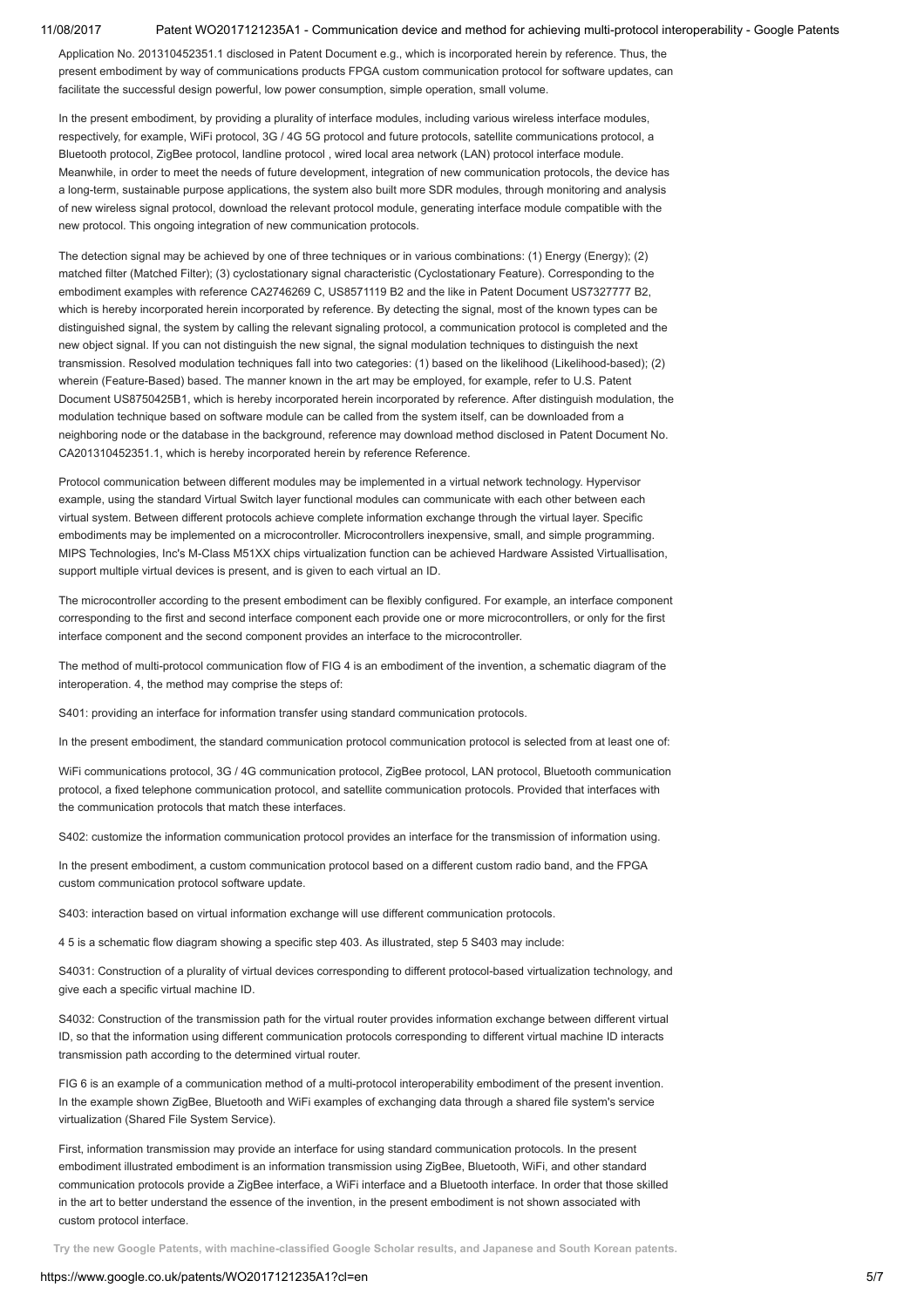Thereafter, based on the virtual may interact to exchange information using different communication protocols. Specifically, first, a plurality of virtual devices can be constructed corresponding to different protocols (e.g., FIG. 6 shows the ZigBee, WiFi, and Bluetooth virtual machine) based on the virtualization technology, and give each a specific virtual machine ID (e.g. FIG. 6 shown in ZigBee: 10.1.2.19, Bluetooth: 10.1.2.10 and WiFi: 10.1.2.21).

Then, the virtual router can be constructed for a transmission path to provide different information exchange between the virtual ID, so that the information using different communication protocols corresponding to different virtual machine ID interacts transmission path according to the determined virtual router. In the present embodiment, the virtual router may employ a hypervisor layer (Hypervisor in) the data exchange technology. Hypervisor may coordinate the hardware (FIG. 6 interfaces) for access to each of the virtual devices corresponding to each hardware platform through the cloud (Cloud Platform), so that the information can use different communication protocols corresponding to different virtual machine according to the ID transmission path to the virtual router determines interact. For example, in the Linux operating system, can share information between each virtual bash command by the command on the respective nodes are examples:

The following files are installed bash on 10.1.2.21:

#! / Bin / sh

// This package installs 10.1.2.21 machine using the network file sharing to share data on

apt-get install nfs-kernel-server

// This command installs the Network File Sharing Services (NFS). File-sharing services allow systems network

Network with others to share directories and files. It is a distributed file system protocol that allows service

Load remote directory on the device. Allows management of storage space at different positions, from a plurality of clients and writing

The space

echo "/ data 10.1.2.0/24(rw,fsid=0,insecure,no\_subtree\_check,async,no\_root\_squash)">>/etc/exports

// can be configured to export the directory by adding the directory to / etc / exports file

exportfs-a

// The command export / etc all file system path / exports file specified

service nfs-kernel-server restart

// restart nfs-kernel-server service

The following bash file needs to be created for the client in the second virtual machine on (10.1.2.19):

#! / Bin / sh

apt-get install nfs-common

// via remote network file sharing services added to / etc / fstab file on the virtual machine client to automatically install remote Network File Sharing Services

echo "10.1.2.21://data nfs4defaults 0 0" >> / etc / fstab

// the following command to manually install

mount-t nfs 10.1.2.21:/data/data

Similar to the node 10.1.2.19, 10.1.2.20 node during follows:

#! / Bin / sh

apt-get install nfs-common

echo "10.1.2.21://data nfs4defaults 0 0" >> / etc / fstab

mount-t nfs 10.1.2.21:/data/data

By the present embodiment, information interaction between the different communication protocols may be implemented. Those skilled in the art according to the exemplary embodiment of the present embodiment, also by way of example in the implementation of the interactive self-interaction and defines the communication protocol between the information from the information relating to the standard communication protocol interaction between the information defining the communication protocol, this application in this respect not to repeat.

It means the above-described embodiments are merely illustrative, as a unit wherein the separate parts may be or may not be physically separate, parts displayed as units may be or may not be physical units, i.e. may be located a place, or they may be distributed to multiple network units. You can select some or all of the modules according to actual needs to